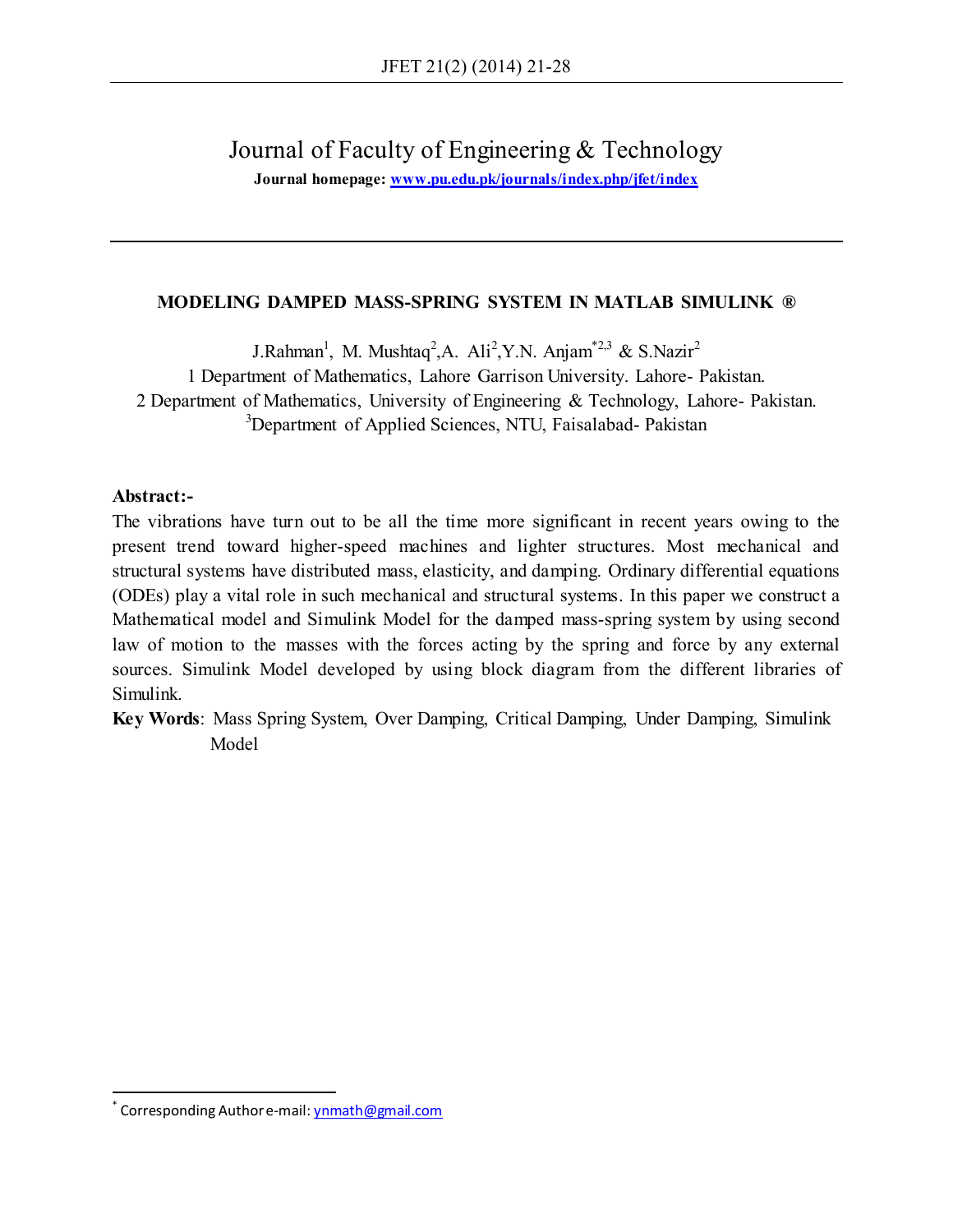### **1. Introduction**

Ideally, one could imagine that vibrating systems are free of damping. However, in actual fact, all vibrations are damped to some degree by resistance forces. The important applications in which the mass-spring damper model appears are vibration control [1], estimation of contact parameters [2], control in robotics [3].Damped forces can be caused by dry friction, or Coulomb friction, or by inside. A damping is type of the opposite of a spring, with the exception of it operates on relative rate of change of displacement rather than displacement.

Mass Spring systems are simple mechanical models that allow us to build a simple Mathematical Model using dynamics. We work on spring that connected with mass. By the Newton's second

law, we know that  $m \frac{dx(t)}{dt} = F$ *dt*  $m \frac{dx''(t)}{dt} = F$  [6, 7, 8, 10] Substitute spring force relation we get

*kx dt*  $m \frac{dx''(t)}{dt} = -kx$ . Every simple harmonic oscillation can be written in this same basic form.

Springs frequently occur actually as a metal-coil, and their idealizations have simple behaviour, compressed-spring will result by spring pushing, and stretched-spring will required to pull back to the initial position, so any displacement along the axis of the spring will be countered by an opposite force that will tend to move the spring back to its original position. When there is massspring system with a damping force, this force is generally proportional to the velocity and is

always opposing the applied force [7]  $F_d = -c \frac{dx}{dt}$  the c is called damping constant. The model

equation is a second order ODE based linear and homogeneous model can be simulated by using Simulink [8]. Simulink built on top of MATLAB, It arrange for a graphical user interface that uses different kinds of origins called blocks to create a simulation Model [4] of a dynamic system; that is, a system that can be model by differential equations whose independent variable is time.

# Problem Formulation

A spring-mass composition consists of mass-points that are connected by springs. The spring dynamics (including damping) is responsible for the generation of the internal forces considering both spring stiffness and spring damping. The point dynamics [4] determines the acceleration velocity and the new position of a mass point taking into account the internal and external forces. Let  $x(t)$  represents the displacement of the body from its equilibrium point at time t, measured downward and f is the sum of forces acting on mass. Then Newton's second Law

 $\frac{(t)}{t} = f(t)$ *dt*  $m \frac{dx''(t)}{dt} =$  $\mathbf{r}$ determining  $f$ , there are four distinct forces to be considered:

- (i) Gravitational force (downward force),
- (ii) Spring force (up or down force),
- (iii) Damping force (up or down),
- (iv) External force (up or down).

Neglecting Gravitational force, we consider the other forces.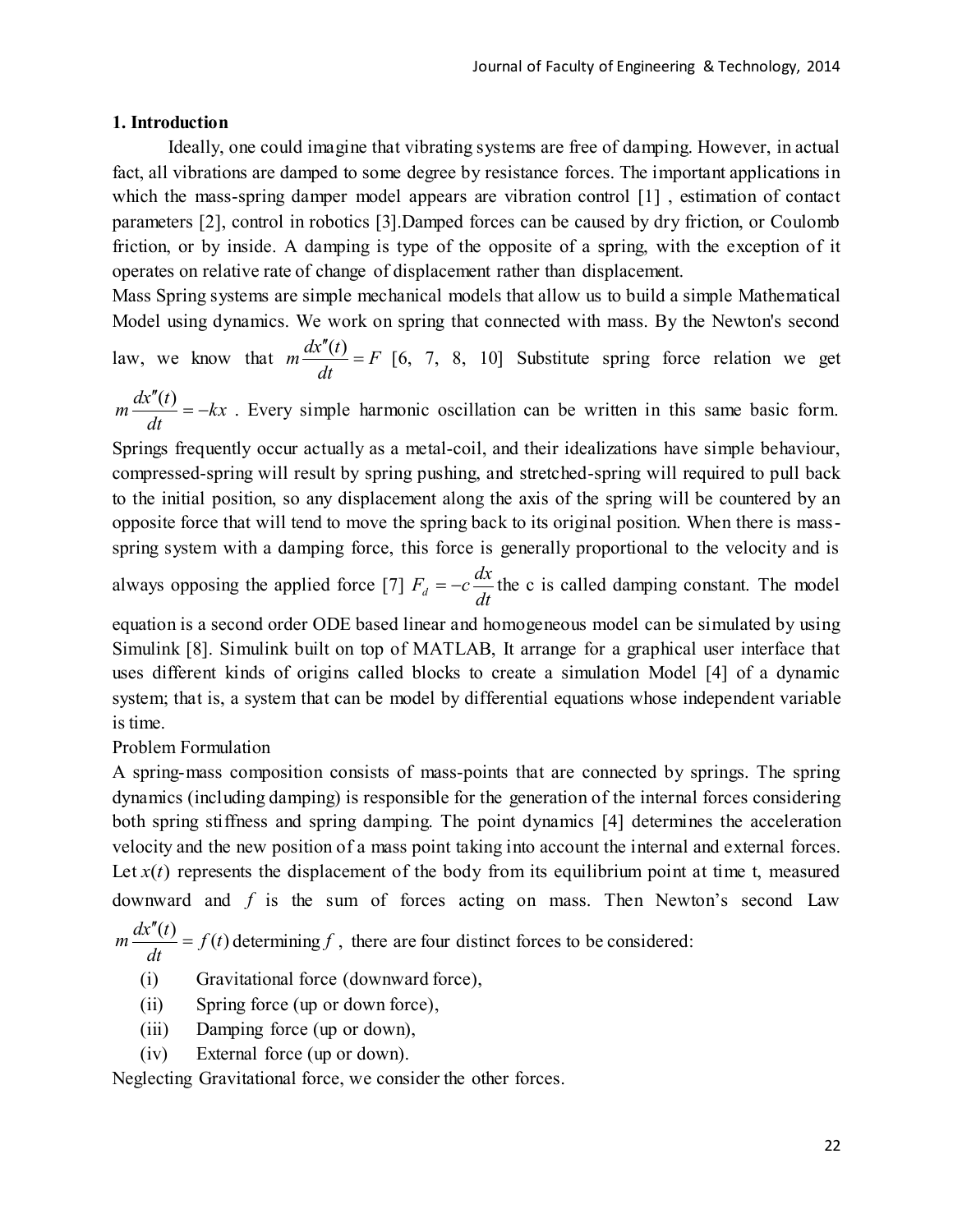#### **2.1 Spring Force**

The spring force  $F_s$  obey Hook's law there are two cases for the displacement

(i) When  $x > 0$  then spring is stretched and the spring force acts upward. That is

$$
F_s = -k s_o - kx = -k(s_o + x)
$$

(ii) When  $x < 0$  the spring is compressed. In this way spring force acts downward.<br>
therefore<br>  $F_s = -ks_o + k |x| = -ks_o + k(-x) = -ks_o - kx = -k(s_o + x)$ therefore

$$
F_s = -k s_o + k | x | = -k s_o + k(-x) = -k s_o - kx = -k(s_o + x)
$$

In both cases we have  $F_s = -k(s_o + x)$ 

#### **2.2 Damping Force**

The damped force or resistive force  $[5, 7]F_d$  acts in opposite path as motion of mass. The damping force  $F_d$  may probably be due to air resistance, inner energy dissipation, due to performance of spring, friction, or a mechanical device resistive force to mass and is proportional to the rate at which the displacement change.

In particular the rate of change of displacement follows two ways, we have

(i) When  $x' > 0$ , then displacement is increasing and mass is moving downward. Thus the action of damping force is upward and hence

$$
F_d = -c\frac{dx}{dt}
$$
, where  $c > 0$ .

(ii) When  $x' < 0$  then displacement is decreasing and mass is going towards upward. Thus damping force acts downward and hence

$$
F_d = +c\left(-\frac{dx}{dt}\right) = -c\frac{dx}{dt}, \text{where } c > 0.
$$

In both these cases,

$$
F_d(t) = -c\frac{dx(t)}{dt}, \quad c > 0
$$

#### **2.3 Damped Mass-Spring Systems**

The equations from sections 2.1 and 2.2 are combining by using Newton's second Law of Motion in the forma second-order homogeneous linear differential equation [5] for dependent variable displacement as a function of independent variable time.

$$
m\frac{d^2x}{dt^2} = F(t) + mg + F_s(t) + F_d(t)
$$
  
= F(t) + -k[s<sub>o</sub> + x(t)] - cx'(t) + mg

If  $F(t) = 0$  then the characteristics equation is  $m \frac{d^2x}{dt^2} + c \frac{dx}{dt} + kx = 0$ 2  $+c \frac{dx}{dt} + kx =$ *dt*  $c \frac{dx}{t}$ *dt*  $m\frac{d^2x}{dx^2} + c\frac{dx}{dx} + kx = 0$ , and then the roots are

$$
\lambda = \frac{-C}{2m} \pm \frac{1}{2m} \sqrt{c^2 - 4mk}
$$

The damped model has three choices for oscillations: Over-damped: when  $c^2$  is greater than 4mk;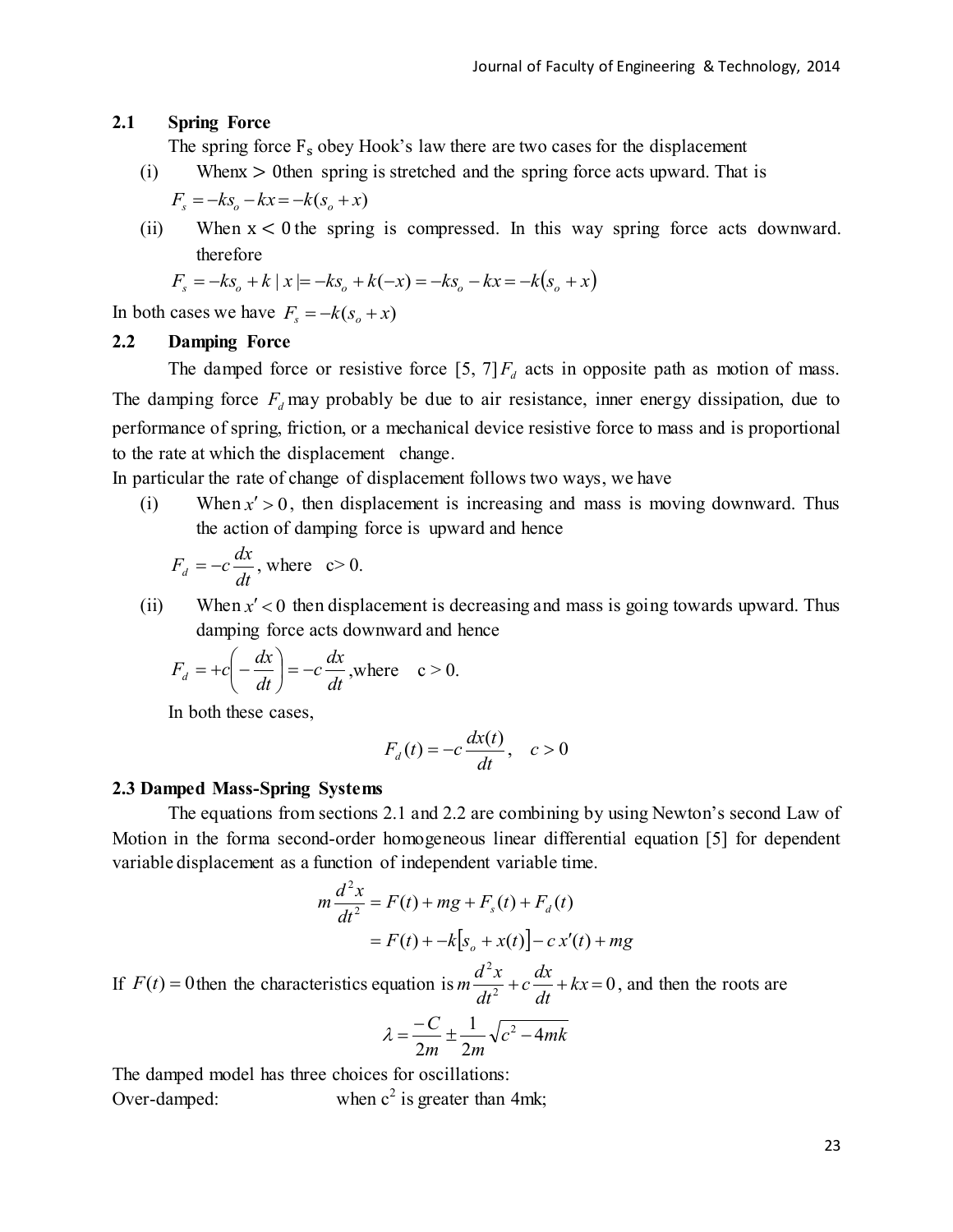Critically damped: when  $c^2$  is equal to 4mk; Under-damped: when  $c^2$  is less than 4mk

# **2.3 Simulink Model for Case 1:**

Let us Consider a system where, mass = 1;  $C = 3$ ,  $k = 1$ ,  $\text{as } c^2 > 4mk$  then it is over-damped system.

The model equation is  $\frac{d^{2}x}{dt^{2}} + 3\frac{dx}{dt} + x = 0$ 2  $x+3\frac{ax}{x}+x=$ *dt dx dt*  $\frac{d^2x}{dx^2} + 3\frac{dx}{dx} + x = 0$ , with the conditions  $x(0) = 0$ ;  $x'(0) = 1.0$ 



Figure 1: Simulink model for over damping



Figure 2: Scop of Simulink model for over damping

It is shown from the Scope1 that there is no oscillations, The mass displacement first increases and goes to a peak value and then starts coming back to its original zero position in exponential decay manner.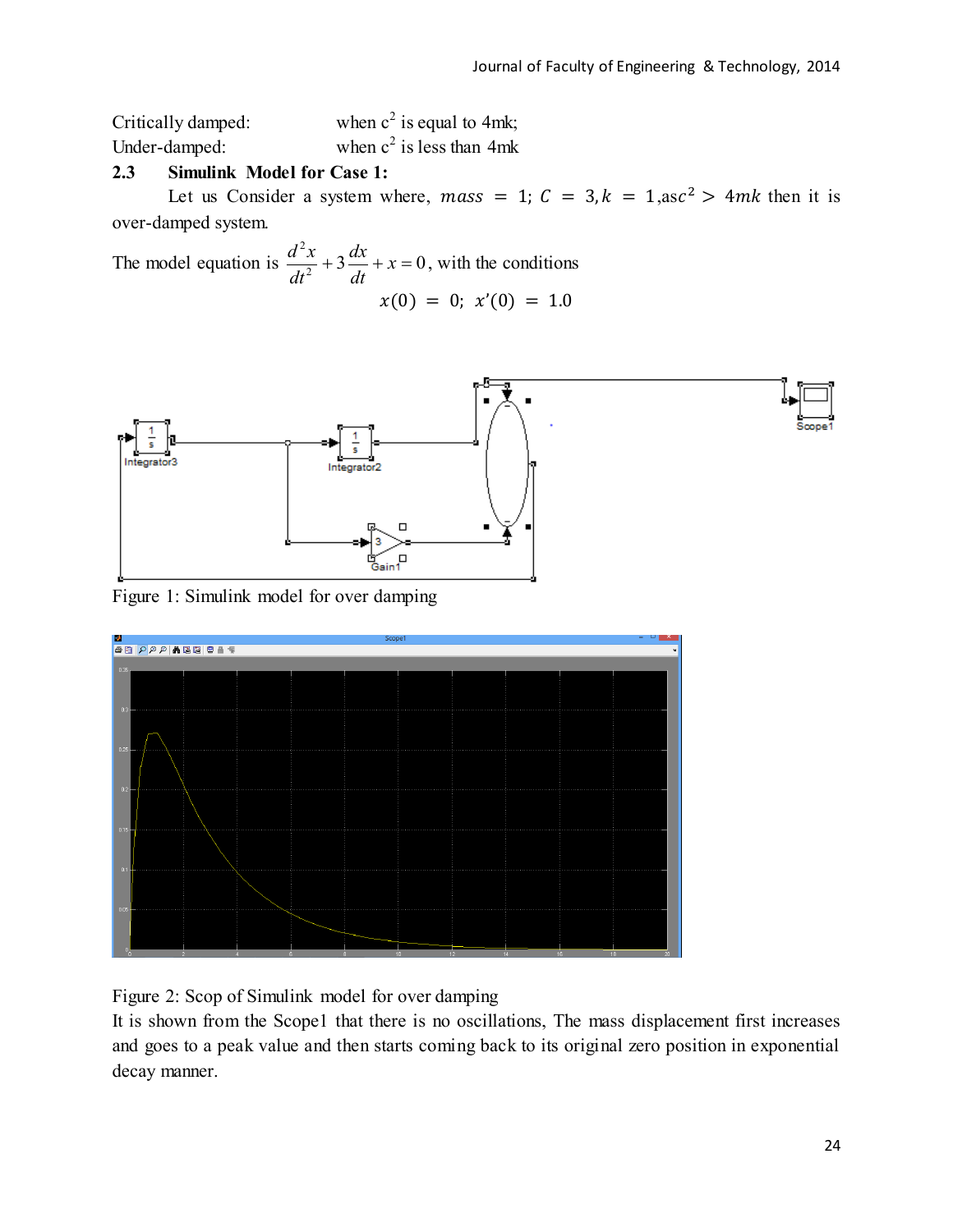### **2.4 Simulink Model for Case 2:**

Let us Consider a system where, mass = 1;  $C = 2$ ,  $k = 1$ . Then,  $c^2 = 4mk$  and it is a critically – damped system. The model equation is  $\frac{d^{2}x}{dt^{2}} + 2\frac{dx}{dt} + x = 0$ 2  $x + 2\frac{ax}{x} + x =$ *dt dx dt*  $\frac{d^2x}{dx^2} + 2\frac{dx}{dx} + x = 0$  with conditions:  $x(0) = 0$ ;  $x'(0) = 1.0$ 



Figure 3: Simulink model for critically – damping



Figure 4: Scope of Simulink model for critically – damping

Also it is shown from the Scope2 that there is no oscillations the mass displacement first increases and goes to a peak value and then starts coming back to its original zero position in exponential decay manner.

Simulink Model for Case 3:

Let us Consider a system where, mass = 1;  $C = 1$ ,  $k = 1$ . As,  $C^2 < 4mk$  then it is a under-damped system.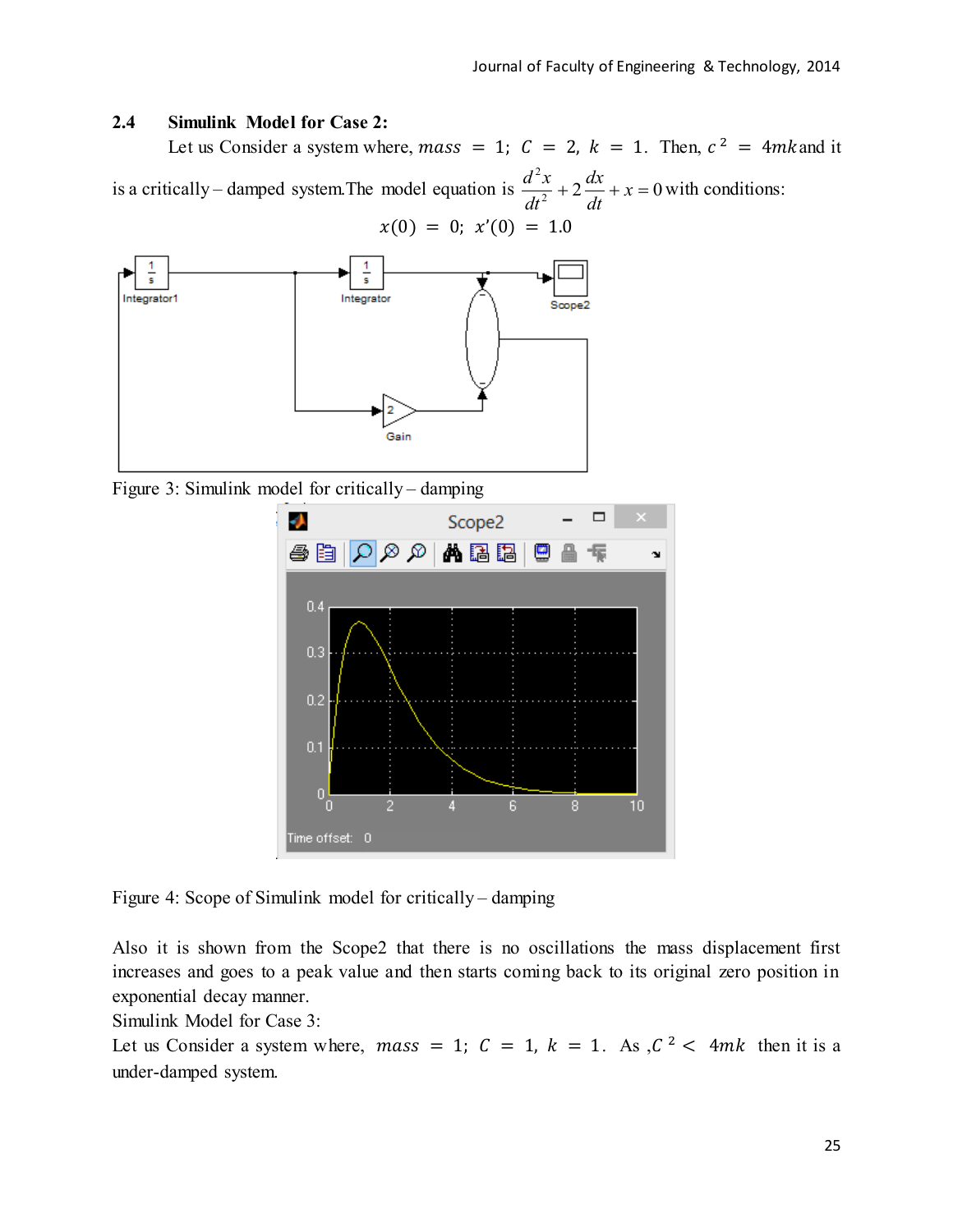The model equation is  $\frac{d^{2}x}{dt^{2}} + \frac{dx}{dt} + x = 0$ 2  $+\frac{ax}{1}+x=$ *dt dx dt*  $\frac{d^2x}{dx^2} + \frac{dx}{x} + x = 0$  with initial conditions are  $x(0) = 0; x'(0) = 1.0$ 



Fig 5: Simulink model for under – damping



Fig 6: Scope of Simulink model for under– damping

This model shows oscillations. The mass displacements first increases and goes to a peak value and then start oscillating with decreasing amplitudes. Comparison of all three cases;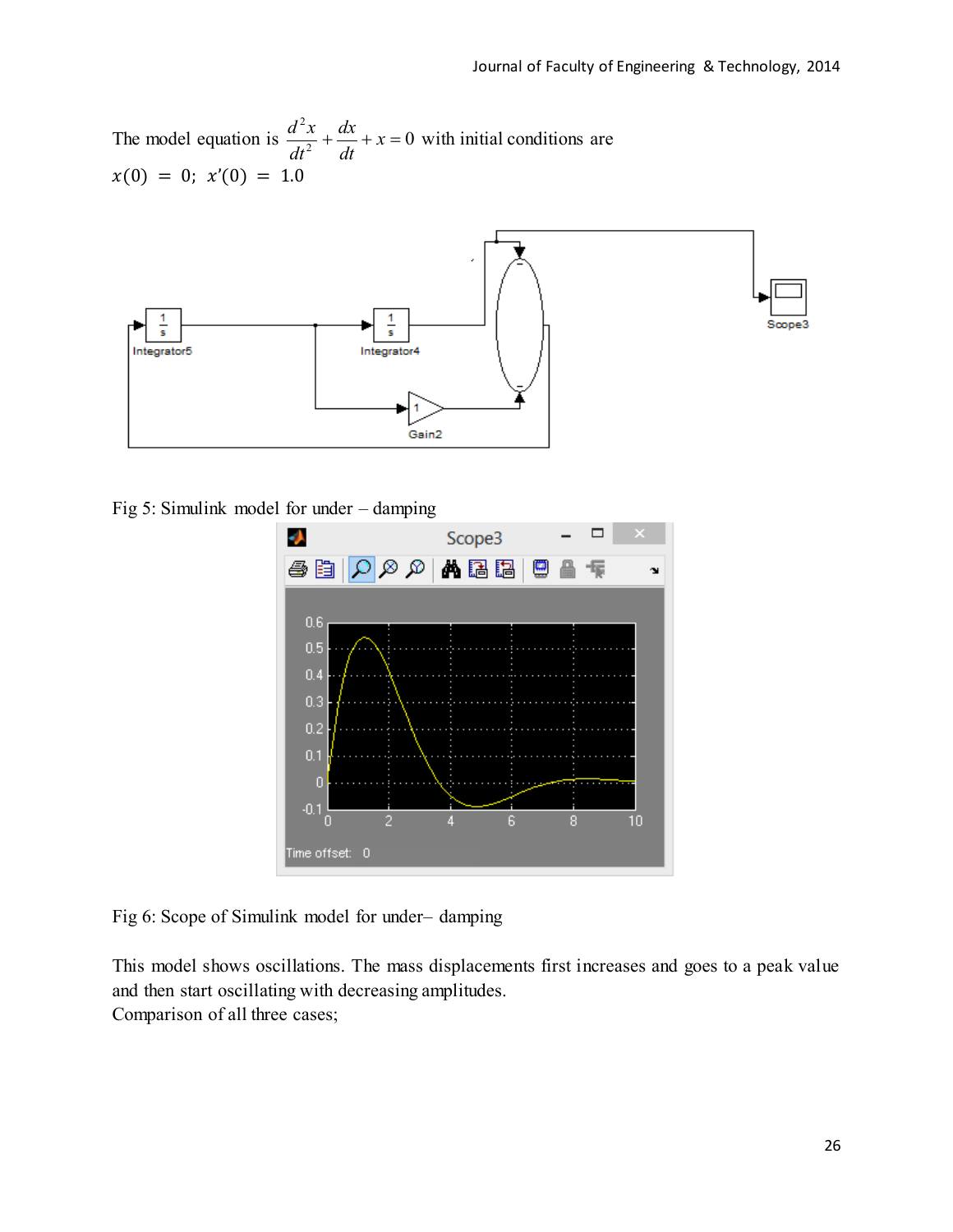

Figure 7: Simulink model for over , critical and under damping mass spring system



Figure 8: Scope for Simulink model of over, critical and under damping mass spring system **3. Conclusion** 

In this paper we investigate mathematical modelling of damped Mass spring system in Matlab /Simulink. The Scope1 and scope 2 indicate no oscillations, the mass displacement first increases